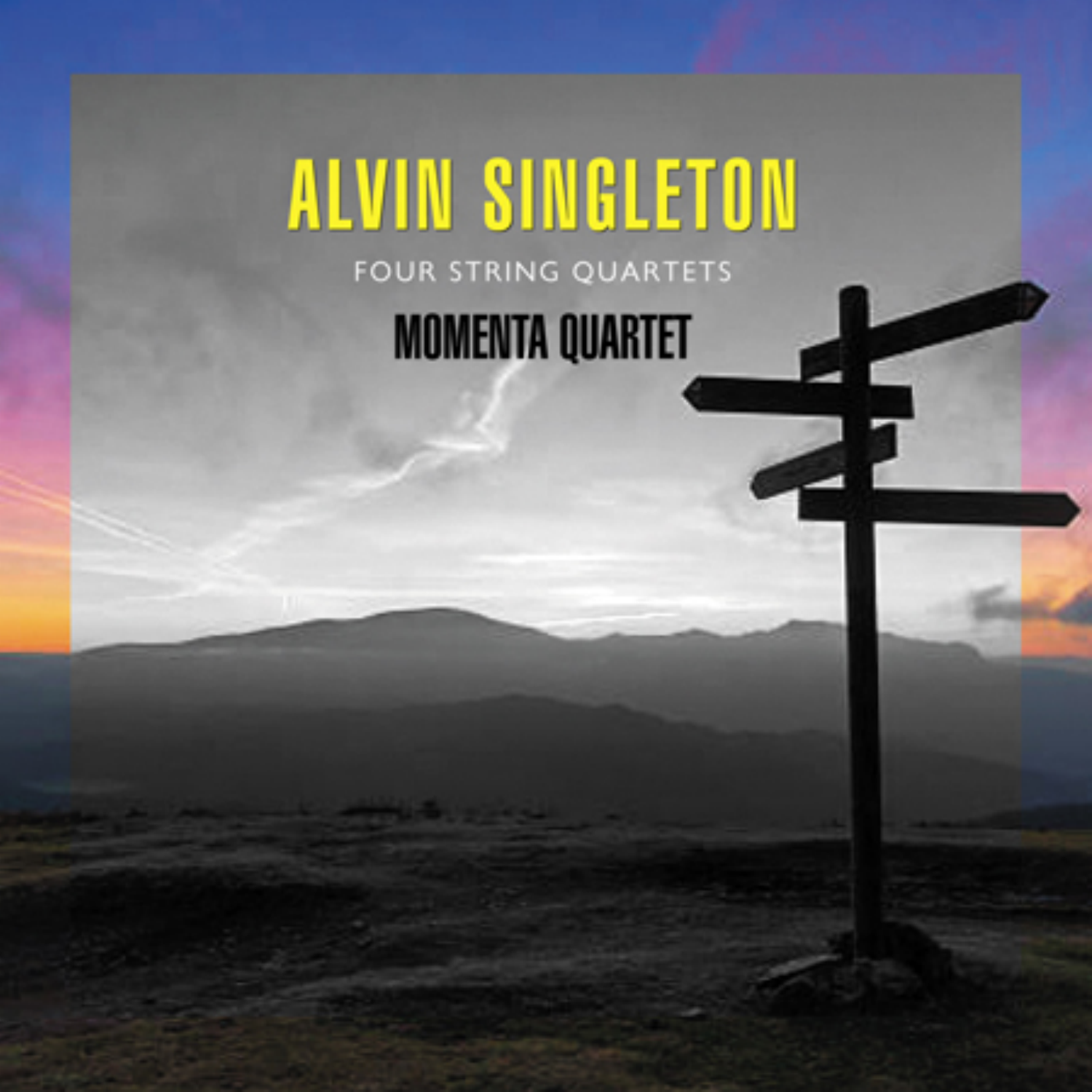

(l-r) Stephanie Griffin, Alex Shiozaki, Alvin Singleton, Michael Haas, Emilie-Anne Gendron. Photo by John Gurrin. Used by permission.

# REFLECTIONS ON ALVIN SINGLETON AND HIS FOUR STRING QUARTETS BY CARMAN MOORE

**Alvin Singleton**'s approach to music-making has all along been involved in an interplay with listeners and their psychology. While this does not mean he has been centered on simply pleasing his audiences, his work seems to constantly draw his audience into confronting challenges of listening, and they tend to end up pleased. Therefore, with so many of his pieces, they might be extremely complex and masterfully crafted, but seldom do you feel he presents the listener with something they cannot understand on at least a basic level. When asked recently about why ordinary listeners seem to "get" his music, he answered: "Perhaps because it's structurally filled with surprises, a lot of silences, and spaces in my compositions. Orchestral colors are another favorite…"

Contrasts both big and small, long and short, vigorous and subdued, loud and quiet, are important to his music. Maybe a passage is presented that happens loudly over and over again followed by sudden silence. Suddenly the listener notices how loud that silence seems. In a way, it is the relationship with the listener that he regards as making serious music a serious matter. It is the deepening of this relationship that I find especially intriguing about Alvin Singleton the composer. And his pieces are more than what is normally thought of as just pieces of music.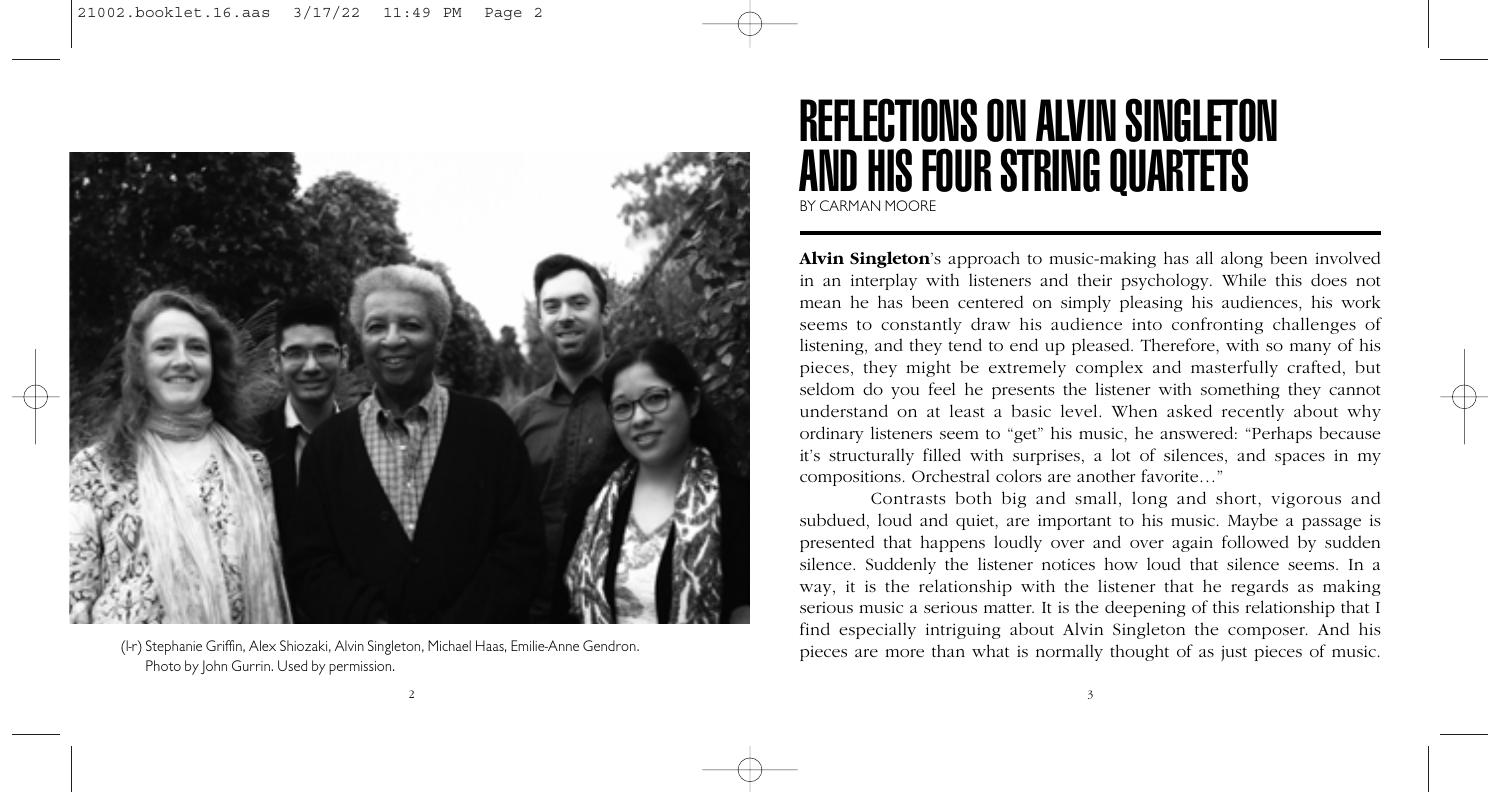One finds them that, yes, but as much as anything, they are experiences almost "theatrical" experiences you can hear.

Of course, being born and raised Black in Brooklyn in a basically White world has made his compositional journey a thing specific. Part of that journey was also spent as an expatriate, first as a composition student of Goffredo Petrassi in Italy via a Fulbright Grant, and then for fourteen years composing professionally for himself in Austria (Graz and Vienna). His introduction to the idea of composing classical music was as a youthful usher at Lincoln Center during Leonard Bernstein's directorship, upon hearing (and loving) Mahler's "Resurrection" Symphony. Having heard mainly jazz in Brooklyn as his first listening experience has surely given him an appreciation for improvisation, and improvisation has given his creativity that special African-American attitude both of make-do and of derring-do. Singleton reports having organized a jazz combo as a young man, but hearing such masters as Thelonious Monk, Miles Davis, and others in New York, he decided he didn't have the goods to make it in that field. Tellingly, at least three of his early composition teachers—Hall Overton, Gunther Schuller, and Mel Powell—both exemplified in their own jazz and classical work and advocated to Alvin, the idea that jazz and classical composing were anything but mutually exclusive. In 20th/21st-century America, this is clearly a calling heard by many musicians. There is room in the open mind for both, even though the resultant creation might not sound obviously like some version of jazz. Knowledge of jazz can clearly guide the composer to work with classical music in brand-new ways and

vice versa. And as for improvisation itself, in 1970 Singleton wrote *Mestizo II*, a work requiring the entire orchestra to improvise. And, in 1981, for the Lenox Arts Center he composed *Necessity Is A Mother* for three improvising, speaking, and chanting actresses and improvising string bass. And yet it would be hard to find a listener, even a critic, who could hear most of his work and identify it as jazz-like or "Black sounding." His contributions are more unusual and personal than that, though the influence is there.

In a way Singleton seems to approach a new piece like a playwright or librettist, in that his musical materials (many of which he creates whole cloth) are treated like characters that throughout the piece behave in their own specific ways, often repeating and repeating unchanged, although they might also grow, as theatrical characters do, over the course of the piece. But you would seldom mistake what the cello, viola, or violin parts would do (or be). And when these characters occasionally interact, they tend to create totally new characters with new characteristics. They may pop up almost anywhere and impose their will upon that moment. They may act in contrast to one another, demonstrating how specifically different they are. Maybe they are suddenly slow and pianissimo after a speedy and loud stretch. Occasionally, as in his recent symphonic masterwork, *Different River*, they might seem to totally ignore each other. But Singleton makes wonderful musical sense even out of the flow of musical moments as different as these. From his admiration for the work of Witold Lutoslawski, Singleton has taken the values of both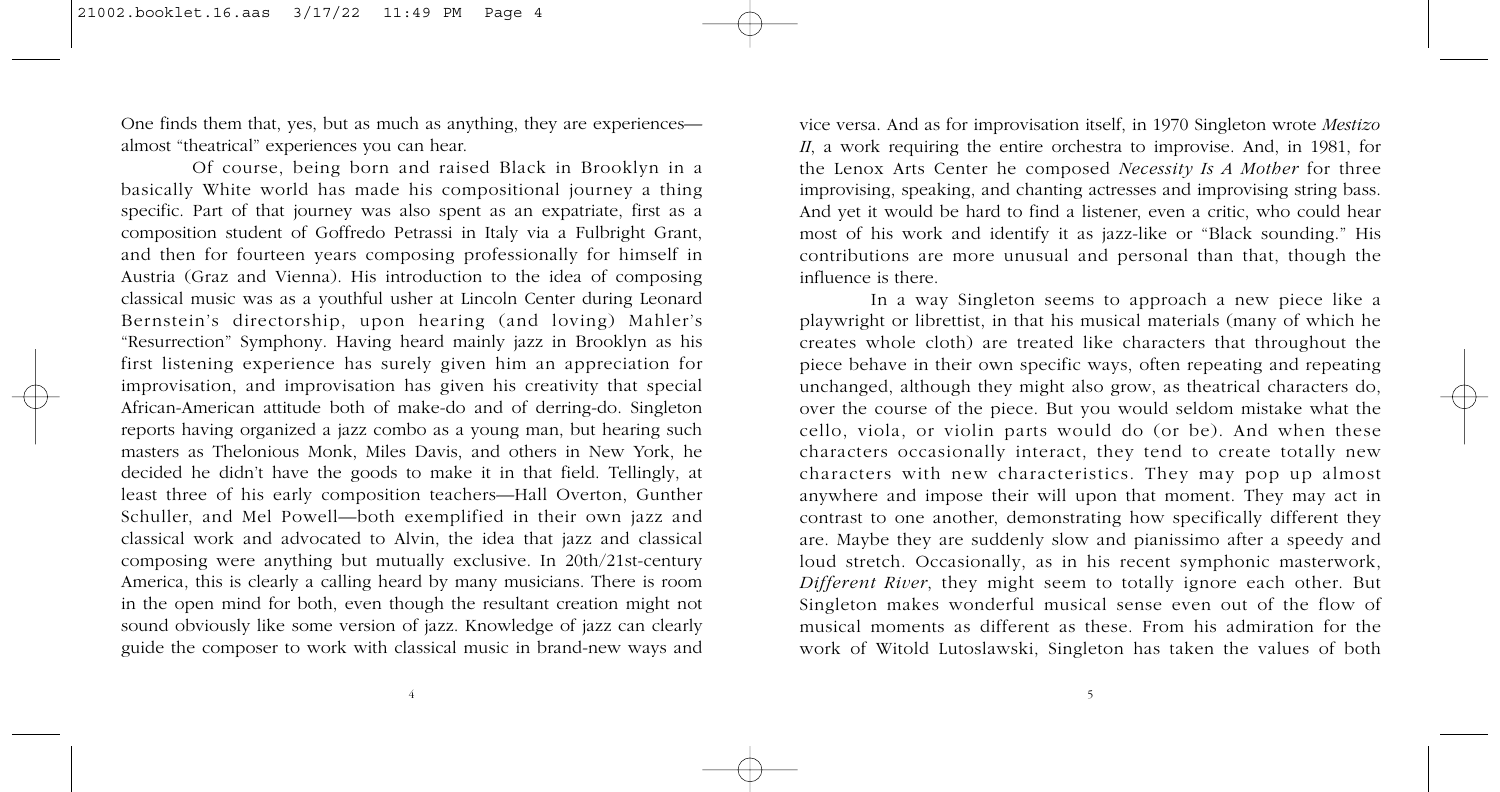improvisation and repetition and how to make them work. When he calls for a phrase or element to be repeated and repeated, he finds ways to make things either sound different each time or sound like one massive separate thing.

That such a major quartet as Momenta should undertake a recording of Singleton's four string quartets comes as no surprise. Singleton's attraction to and gift for writing for stringed instruments is very special. In 1967, as a student in a counterpoint class at the New York College of Music (subsequently taken over by NYU), he composed what on this recording is String Quartet No. 1, his first venture into that instrumentation and form. Its original name for that piece was "Passacaglia and Fugue." Later, in his exploration of strings, he found himself the owner of a string bass almost by chance. A friend's friend needed to divest himself of a string bass and made Alvin an offer so affordable he could hardly refuse it. He could also hardly play it. He says that although he carried the big instrument with him both to Italy in 1971 as a Fulbright awardee and during the following fourteen years in Austria, he only took a few lessons but mainly to connect him physically with strings. And a lifelong, consummate composer of music for strings he did become.

Singleton's 1972 *Argoru II* for solo cello was the first work by a Black composer performed at the Darmstadt Summer Course. Then, in 1974, his *Be Natural* for three strings won Germany's Kranichstein Musikpreis, the first such for a Black composer. Following these works for strings were 1974's *Argoru IV* for viola and, in 2003, *Ishirini* for 2

violins. The term "ishrini" is Swahili for "twenty," as it was commissioned by Music from Angel Fire for its twentieth anniversary. "Argoru" means "to play" in the Twi language spoken in Ghana. Singleton has been using that term for a series of works for solo instruments (piano, cello, flute, viola, bass clarinet, marimba, vibraphone, and snare drum) over the years. And, now in 2022, he is working on an *Argoru* for violin.

#### THE FOUR QUARTETS

Alvin Singleton is noted for the unusual titles of his works (e.g., *Almost A Boogie*, *56 Blows*, *After Fallen Crumbs*, *Say You Have This Ball of Meaning*), many of them witty, some of them honoring an idea such as the Black struggle—even though they may not track in the music itself. Perhaps this titling tendency may be traced to the fact that his father was a man of great wit and sense of humor. That imagination seems to have reappeared in Singleton. One notices that three out of the four recorded quartets have titles: No. 2 is *Secret Desire to Be Black*; No. 3 is *Somehow We Can*; No. 4 is *Hallelujah Anyhow*.

Only Quartet No. 1 has no special title, except in its original manifestation as "Passacaglia and Fugue." This first quartet is closer in theory and general sound to traditional "modern" music than the other three but is itself a detailed (and quite splendid) piece of music. No passacaglia in the original sense, but it is endlessly contrapuntal. Quartet No. 1 is also endlessly passionate and lyrical except for the occasional resort to pizzicato (with spiccato), perhaps for contrast. And it even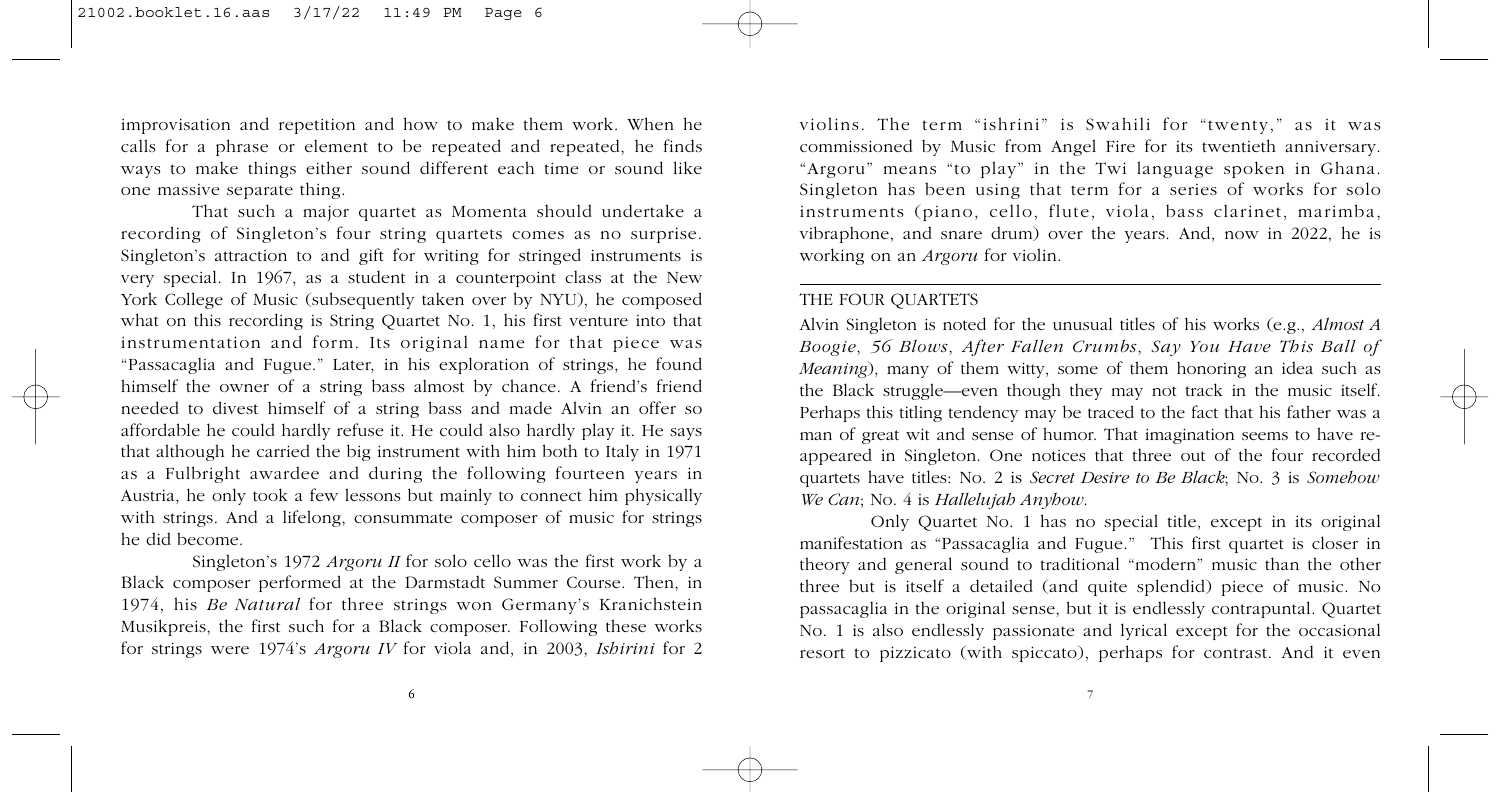seems throughout to extend itself via theme and variations, the thematic material being drawn from the dark and solemn opening cello solo. The other three instruments join in on this solemnity for a while, but suddenly the work skips away allegro via pizzicato. Soon there arises an almost old-fashioned dolce passage. Finally, a long duo section between the second violin and viola introduces the sprawling fugue, quoting some of the opening cello music and displaying some complex rhythmic counterpoint as it is joined by first violin and cello before powering to its close. Brilliantly enough, the closing occurs with the material gradually slowing down into an adagio of gritty harmony. "Modern" music as it may be, Quartet No. 1 does have a Baroque feel to it, sectionalized almost like a Baroque suite of dances. However, unlike traditional quartets which are typically made up of multiple movements, all four of his quartets are single-movement creations.

It was not until 1988, deep into the Civil Rights struggle, that Singleton composed his second quartet, *Secret Desire to Be Black*, a work commissioned for and premiered by the Kronos Quartet. The Singleton habit of drawing the listener in is here already on display in its title. Before the very first note, the listener is scratching his or her head about it and is therefore engaged in the piece. The work opens adagio, with the cello locked into what feels like a shifting, basso continuo-like obbligato line, as the violins rise to excited twittering and the viola adds a constant chuffing. The work adds these motives slightly altered again and again, the first violin part evolving into a little dolce repeated line. These many

repetitions seem to have the effect of a sonic mirage on the listener. Finally, this first two-thirds of the piece draws to a close as the cello rolls on and is at last drawn into the melee which explodes into one gritty chord. Might this be a form of resistance—standing up by standing out? Soon the piece seems to seek resolution from the long stretch of intensity in a more mellow closing.

*Somehow We Can* was commissioned by the Eastman School's Anderson Quartet in 1994, in memory of the great African-American concert singer Marian Anderson. The title and its dedication to Marian Anderson make sense together. By turns, the insistence on working single pitches, whether held out long or rhythmically agitato, marks this quartet. Repetition and insistence play major parts musically as the work opens with a long series of fortissimo tremolandi on B<sub>b</sub>. These continue so long that when it stops, the silence itself sounds fortissimo. Sudden, unpredictably placed silence is of course a typical feature of Singleton's writing, as is unpredictability itself. But in spite of the implied complexity of these factors, most listeners can hear and feel what is going on. Suddenly it is by turns scrubbing strings or quietly harmonically tense. You just can't predict how loud, how long, explosive, or submissive. But even an average listener will hear and experience the materials. Here the loud tremolandi alternate with quiet legato, notably when suddenly a passage sounding like a Spiritual harmonization inserts itself. Silences of varying lengths also appear in contrast between quiet and feverish sections before it all ends.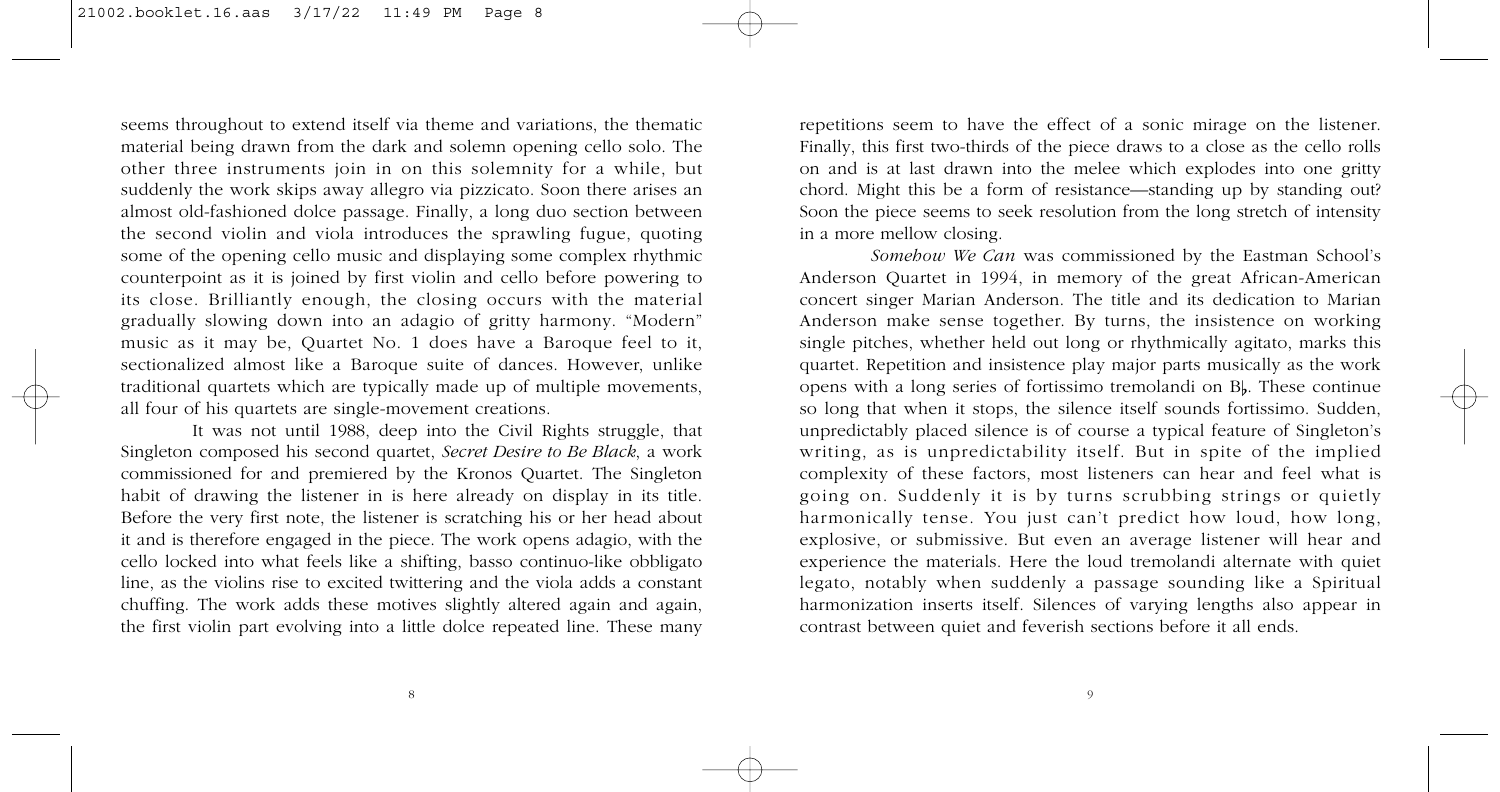The final quartet, *Hallelujah Anyhow* (2019) opens with the massed power of all four instruments making one unmistakable statement in unison and octaves. This quartet was commissioned by Chamber Music America and the Andrew Mellon Foundation to honor the Momenta Quartet's fifteenth anniversary. Tremolandi appear again, but, in contrast, there are also little frog-like bites of duplets one pitch apart from each other that come to dominate much of the piece. Then, from these tremolandi there appear staccato sixteenth notes, sometimes scalar and reminiscent of Near Eastern modes, sometimes running all over the place, sometimes repeated tremolando. Towards the middle, the piece rises to what seems symphonic in scope. Meanwhile, the battle between very loud and very soft ensues. In fact, saving "very loud" and "very soft" understates what is called for. The opening tutti statement of the work is to be played at triple forte, followed by silence and then mezzo-forte and then pianissimo. Later, quintuple forte is required (sic! fffff) several times followed by silence or pianissimo. And then throughout the rest of the quartet the full gamut of dynamics is utilized. The work then ends in a long soft passage at quadruple piano (sic! pppp). So many different contrasts are at work… So often Singleton puts the serious listener at odds with his or her self. What mainly is going on? This piece is about loud/soft. No, it's about slow/fast. No, it's about counterpoint. No, unison and octave legato lines . . . or pizzicato. No . . . then he tricks you and presents all factors at once. What a piece of work are these four quartets! Observing the 52 years between the first and the most recent of

these string quartets, one also notices how uniformly cared-for and

musical has been Singleton's compositional work. It would be hard and quite wrong to judge that his 2019 piece is more sophisticated, adult, or interesting than that first one of 1967. The older one doesn't even seem more youthful. They are both simply different from each other. But in one aspect all remain the same—he invites, perhaps forces, the listener to truly listen. —Carman Moore

*Carman Moore is a composer with performances by the N.Y. Philharmonic, Cleveland Orchestra, San Francisco Symphony, and Chamber Music Society of Lincoln Center among his credits. He served as the first new music critic for New York's renowned* Village Voice *in the 1960s and '70s. He was a Guggenheim Fellow in 2013 and Composers Now Visionary Composer of 2020.*

**Alvin Singleton** was born in Brooklyn, New York, in 1940 and completed his studies at New York University and Yale. As a Fulbright Scholar, he studied with Goffredo Petrassi at Accademia Nazionale di Santa Cecilia in Rome, Italy. After living and working in Europe for fourteen years, Singleton returned to the United States to become Composer-in-Residence with the Atlanta Symphony Orchestra (1985–88). He subsequently served as UNISYS Composer-in-Residence with the Detroit Symphony Orchestra (1996–97) and was the 2002–2003 Composer-in-Residence with the Ritz Chamber Players of Jacksonville, Florida. In addition, he has served as Visiting Professor of Composition at the Yale University School of Music, Composer-In-Residence at the Curtis Institute of Music, and as the Karel Husa Visiting Professor of Composition at Ithaca College. Singleton has worked extensively with major orchestras worldwide and has written significant works for chamber and vocal ensembles, as well as works for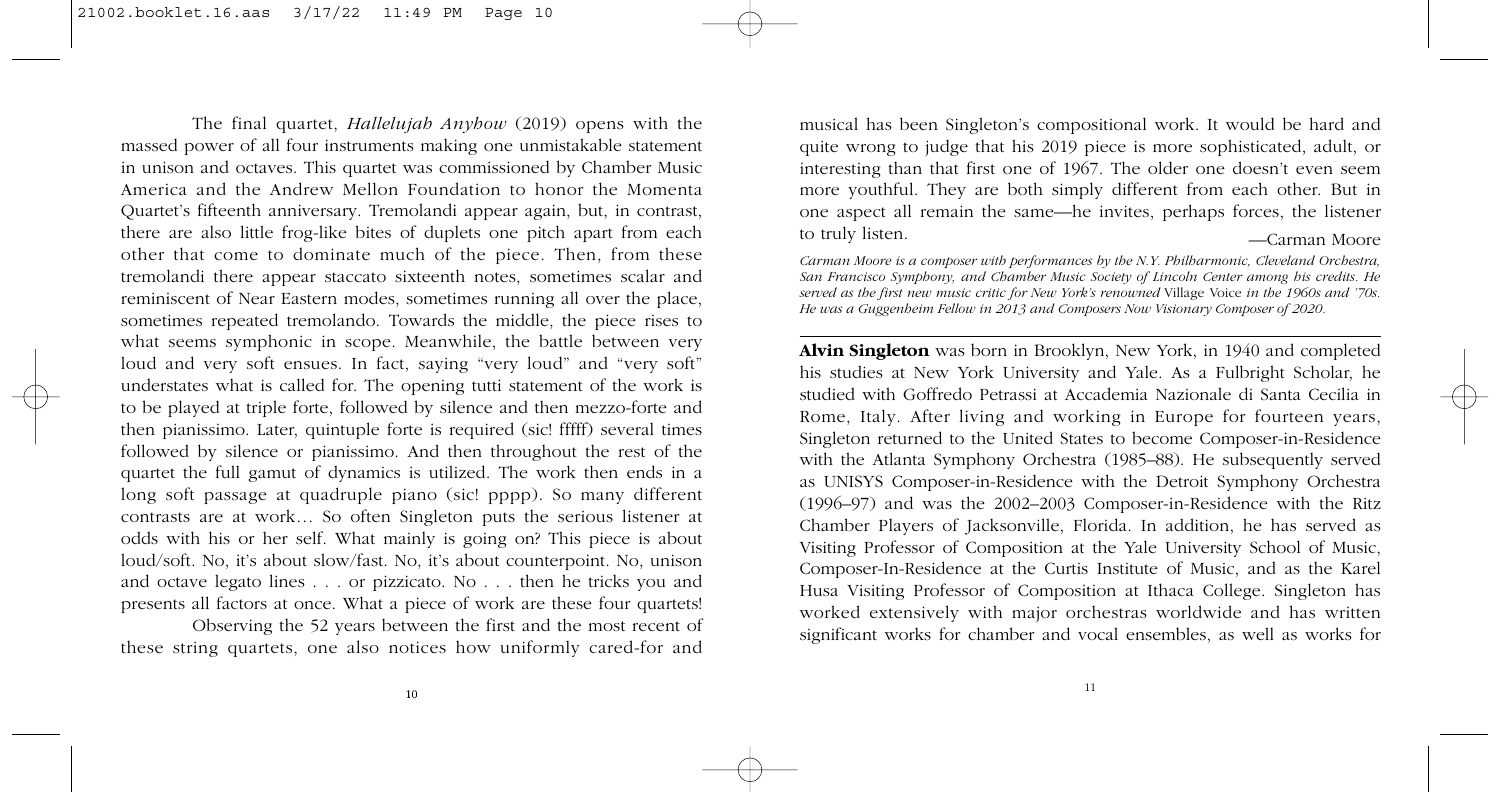the theater. His set of *Argoru* pieces for solo instruments span a compositional period from 1968–2002 and have been championed by soloists across the world.

Singleton is the recipient of a 2003 Guggenheim Fellowship and was commissioned by The Serge Koussevitzky Music Foundation and American Composers Orchestra for the orchestral work *When Given a Choice*, which was premiered at Carnegie Hall in April 2004. His other awards include the Kranichsteiner Musikpreis by the city of Darmstadt, Germany, twice the Musikprotokoll Kompositionspreis by Austrian Radio, the Mayor's Fellowship in the Arts Award by the city of Atlanta, and a grant from the National Endowment for the Arts. In 2014, Singleton was elected to the American Academy of Arts and Letters. Alvin Singleton's music is published exclusively worldwide by Schott Music, New York.

The **Momenta Quartet**'s eclectic vision encompasses contemporary music of all aesthetic backgrounds alongside great music from the recent and distant past. The New York City-based quartet (Emilie-Anne Gendron and Alex Shiozaki, violins; Stephanie Griffin, viola; Michael Haas, cello) has premiered more than 200 works and collaborated with more than 250 living composers. Founded in 2004, Momenta has performed at numerous institutions ranging from public and arts schools, universities, and conservatories across the United States, and as far afield as Bolivia, Indonesia, Mexico, Singapore, and the UK. The quartet has held residencies at Temple University, Bates College, and Binghamton University, and received commission grants from the Koussevitzky,

Barlow, and Jerome foundations, and Chamber Music America. Festival credits include Cervantino, MATA, Music from Japan, Ostrava Days, and Red Note; a Yellow Barn residency; and, since 2015, their membercurated Momenta Festival. Ongoing projects include recording the quartets of historic Mexican microtonalist Julián Carrillo; and collaborating with Mexican actor/director Fernando Villa Proal on "The Lost String Quartet," a theatrical string quartet for children with music by Stephanie Griffin. Momenta has recorded for Centaur Records, Furious Artisans, and PARMA, and has been broadcast on WQXR, Q2 Music, Austria's Oe1, and Vermont Public Radio. The quartet's debut album, *Similar Motion*, is available on Albany Records.

SELECTED DISCOGRAPHY

*Ein Kleines Volkslied*. Included on *Against Method*. New Focus Recordings FCR278.

*Extension of a Dream*. Albany Records TROY 527.

*In Our Own House*. Included on *Dark Fires, Vol. 2*. Albany Records TROY 384.

*PraiseMaker*. Included on *The Singing Rooms*. Telarc TEL 32630.

*Shadows, After Fallen Crumbs, A Yellow Rose Petal*. Elektra Nonesuch 9 79231-2.

*Sing to the Sun*. Albany Records TROY 902.

*Somehow We Can*. Tzadik TZ 7075.

*Sweet Chariot*. Albany Records TROY1501.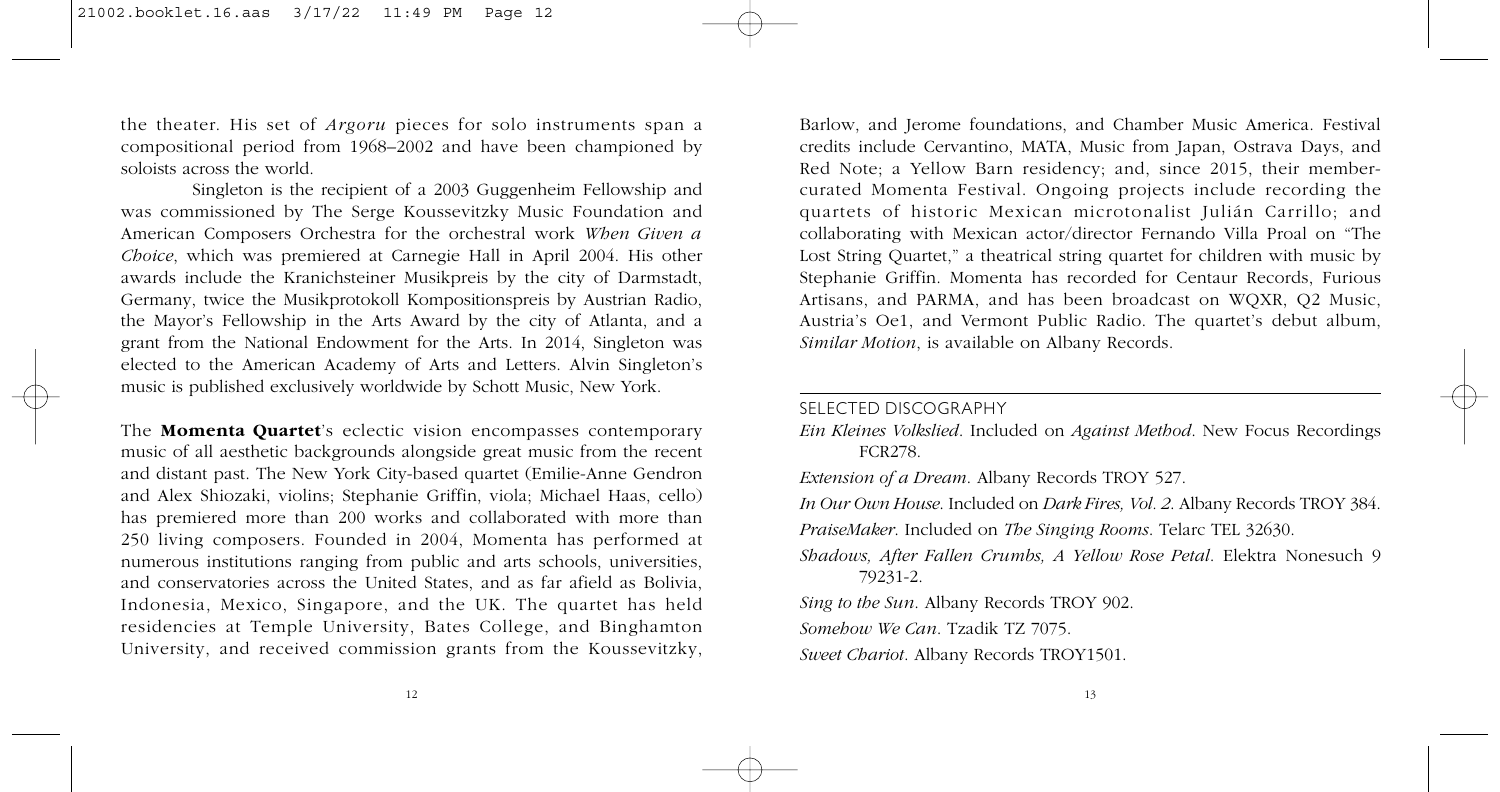Producer: Ryan Streber Engineers: Ryan Streber, Charles Mueller Editing and Mixing: Charles Mueller Recorded in October 2021 at Oktaven Audio, Mount Vernon, NY. Digital mastering: Paul Zinman, SoundByte Productions Inc., NYC Front cover photo: Mimadeo Design: Bob Defrin Design, Inc., NYC

All works published by Schott Music, New York.

#### Acknowledgments:

This album was made possible in part through generous grants from The Aaron Copland Fund for Music and The Alice M. Ditson Fund of Columbia University; and supported by New Music USA, made possible by annual program support and/or endowment gifts from the Mary Flagler Cary Charitable Trust, New York City Department of Cultural Affairs, Helen F. Whitaker Fund, The Aaron Copland Fund for Music, Inc., and the Howard Gilman Foundation. The commission of *Hallelujah Anyhow* (String Quartet No. 4) has been made possible by the Chamber Music America Classical Commissioning Program, with generous funding provided by The Andrew W. Mellon Foundation.

**This recording was also made possible by a grant from the Francis Goelet Charitable Lead Trust.**

#### FOR NEW WORLD RECORDS:

Lisa Kahlden, President; Paul M. Tai, Vice-President, Director of Artists and Repertory; Sam Weinberg, Production Associate.

### ANTHOLOGY OF RECORDED MUSIC, INC., BOARD OF TRUSTEES:

Amy Beal, Thomas Teige Carroll, Robert Clarida, Emanuel Gerard, Lisa Kahlden, Herman Krawitz, Fred Lerdahl, Larry Polansky, Paul M. Tai.

### Francis Goelet (1926–1998), *In Memoriam*

For a complete catalog, including liner notes, visit our Web site: www.newworldrecords.org. New World Records, 304 Water Street, Brooklyn, NY 11201 Tel (212) 290-1680 E-mail: info@newworldrecords.org - & © 2022 Anthology of Recorded Music, Inc. All rights reserved. Made in U.S.A.

The Aaron Copland Fund for Music  $\bigcap$ 

**NEWAUSIC** 

Chamber Music America

15